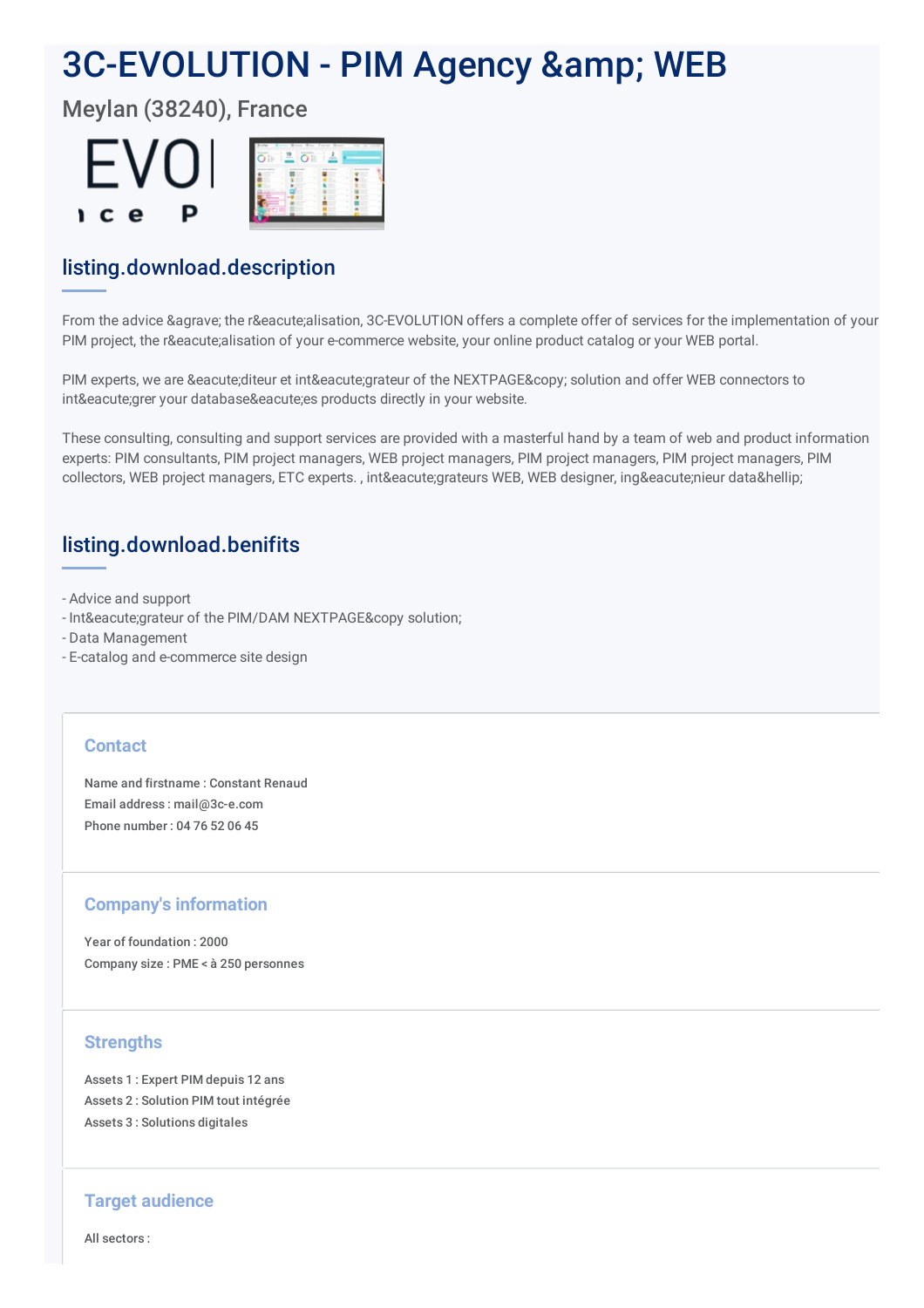DIW / building : 1 Jewelry, watchmaking : Logistic and transport : Textile : Technical Industries : 1 Cosmetics : E-commerce : 1 Home furnishing : 1 Trusty : Food-service : Leisure : Fresh products : Healthcare : Mass market products : Wines and spirits :

#### **Target audience**

Clientèle cible : SMEs < à 250 : 1 ETI < à 5000 personnes : 1 GE >= à 5000 personnes : All sizes companies :

#### **Activities of software publishers / integraters**

Marketplace editor : E-commerce website editor : Marketplace flow integrator : ERP commercial management tool : Dematerialization tool : Customer management tool (CRM) : Files management tool (GED) : WMS/OMS/WCS logistics management tools : PIM / BIM product information management : 1 (TMS) transport management system : MES, Manufacturing Execution System : Image recognition : Blockchain solution : Reverse logistic solution : IOT solution : RFID solution :

#### **Prestations**

Communication agency : Consumer application : Database : 1 Panelist : Digital advertising :